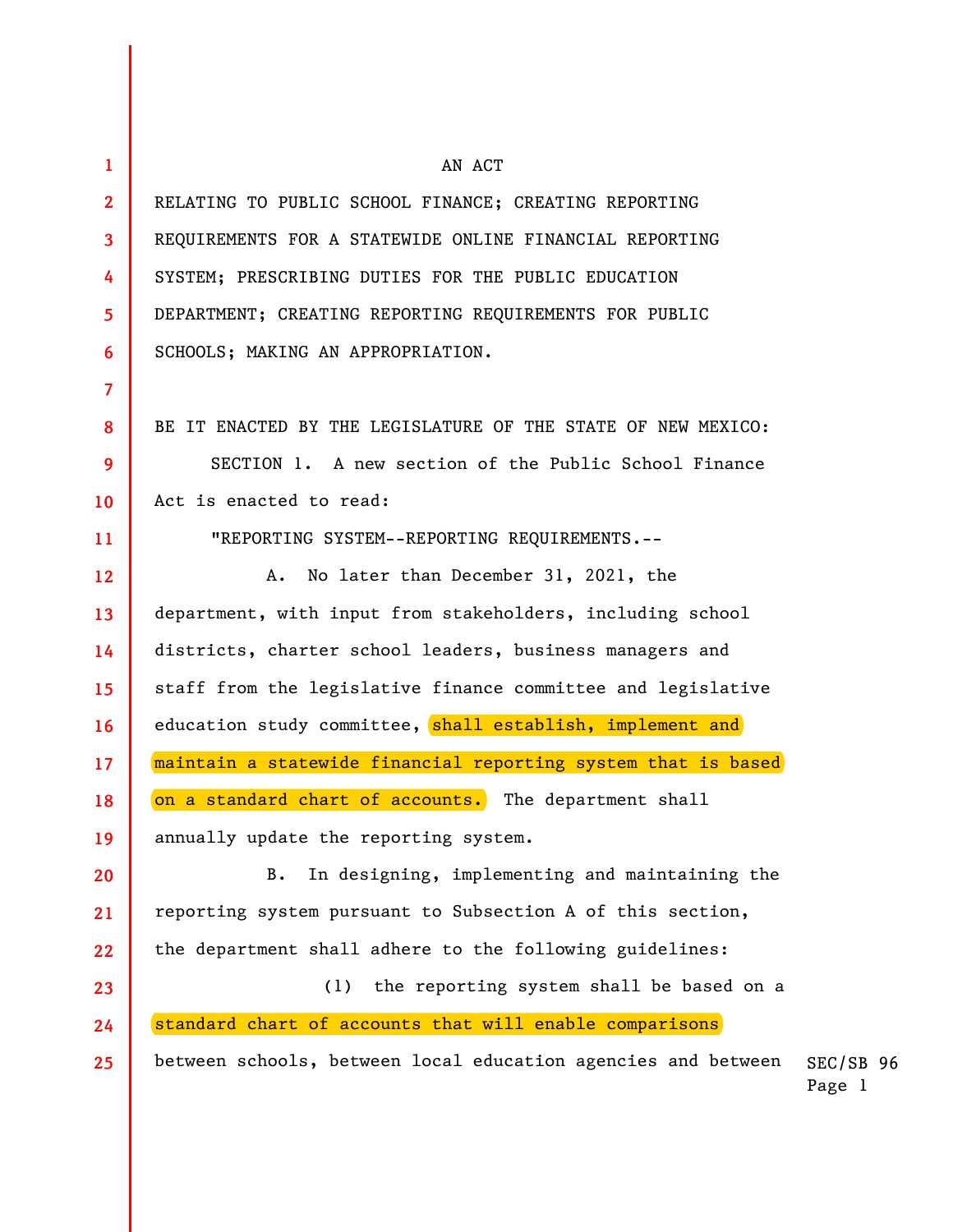regional education cooperatives;

(2) the reporting system shall allow for the display of administrative costs of every school site and local education agency;

**6 8**  (3) the reporting system shall make it possible to determine how school sites and local education agencies budget funds to support at-risk students, offer bilingual and multicultural educational services to students and support special education students;

**10 11 12 13 14 15 16 17**  (4) the reporting system shall make it possible to determine each local education agency's and regional education cooperative's actual expenditures, which shall include actual salary expenditures and actual benefit expenditures reported by job category specified in the standard chart of accounts at the local education agency level, at the school site level and, if applicable, at the regional education cooperative level; and

**18 19 20 21**  (5) the reporting system shall report the expenditures for each of the major categories specified in the chart of accounts for school sites and local education agencies.

**22 23 24**  C. The standard chart of accounts shall include the reporting of revenues received at all levels, including local, state and federal funds.

**25** 

**1** 

**2** 

**3** 

**4** 

**5** 

**7** 

**9** 

D. As used in this section: